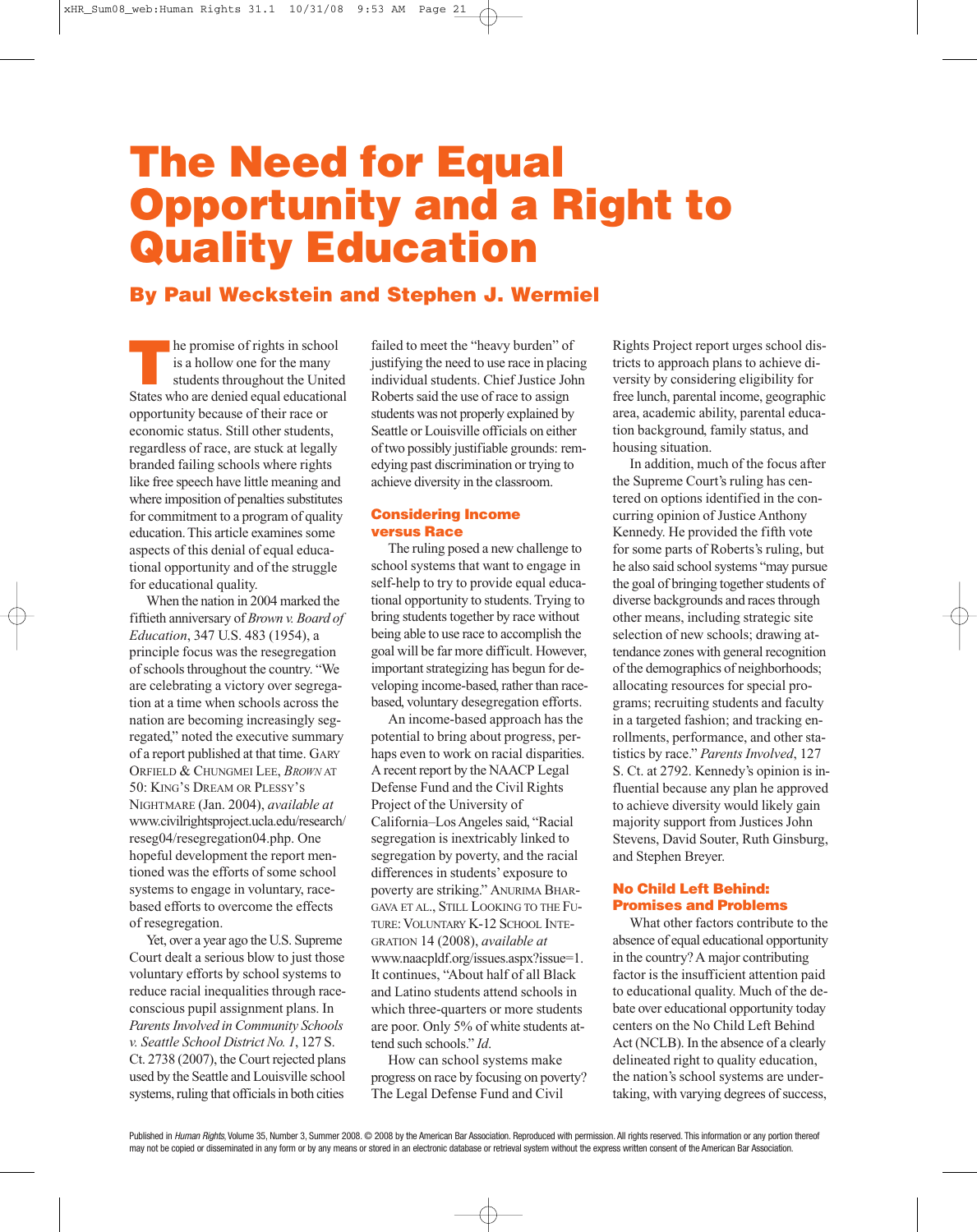a variety of educational reforms aimed at improving schools, raising overall achievement, and closing achievement gaps for disadvantaged and other particular groups of students. These reforms employ both top-down strategies for holding schools accountable for their students' achievement and bottom-up strategies for building the capacity of schools and their staffs. By far the single overall strategy getting the greatest attention over the last several years has been NCLB, which is the latest revision of President Lyndon Johnson's original Elementary and Secondary Education Act of 1965. Title I of that act is the largest federal education program, providing about \$14 billion annually for improvement of academic programs, with the money directed to schools with higher poverty levels. NCLB is the primary reference point in most policy debates about how best to improve schools and close achievement gaps between poor and minority students and their peers. NCLB is now widely understood as being about "accountability for results"—more specifically about using state achievement tests to determine whether students are proficient in the math and reading skills that the state has determined all students should master, and then, if not enough students in the school are proficient to meet the targets for annual yearly progress, subjecting the school to increasing levels of interventions to improve performance. The identification of a school as in need of improvement in these terms is generally viewed as stigmatizing, and the interventions are generally viewed as punitive. Indeed, it is typically believed that the law is premised on using teachers' and administrators' desires to avoid this stigmatization and intervention as the main driving force for improvement.

Understood this way, it is not surprising that NCLB has produced highly polarized reactions, including widespread vocal opposition. Reactions include a concern that, in their efforts to meet the targets and avoid identification, many schools may be engaging in practices that are not consistent with real achievement or in the best educa-

tional interests of the children the law was intended to serve. Such practices include focusing too much on a single test; narrowing the curriculum, both by teaching to the test and by cutting back on subjects not part of this accountability; pushing low-achieving students out of school so that they will not be included in proficiency rates; and using statistical loopholes allowed by federal regulations in order not to count certain groups.At the same time, supporters can point to evidence that

## **Bringing a rights-based focus to current reforms is essential.**

the law is generating higher expectations for and more attention to groups of students previously written off and consigned to low tracks. Achieving high proficiency rates does not necessarily depend upon hunkering down and teaching to the test. For example, the first school in Maryland to reach 100 percent proficiency in both reading and math cites getting students to talk constantly, among themselves as well as with the teacher, as central it its success. This is consistent with a body of research showing that dramatic achievement gains result from engaging students in disciplined inquiry to create new knowledge about real world matters.In the aggregate, however, trends in overall achievement have been mixed since NCLB went into effect, and in any case causality is hard to attribute.

#### **A Rights-based Approach to Education**

While embodying in its title the same spirit underlying a universal right—that no child should be left behind—the NCLB, at least as understood above, is not amenable to a rightsbased interpretation because it contains no clear notion of what the school is obligated to provide or what the individual student and family can count on in the way of quality education.

Bringing a rights-based focus to current reforms is essential. To turn the unexceptionable belief in every child's right to a quality education into a living reality, all students, families, and educators must know and be able to count on what they can expect the system of public education to provide for every child—and to make sure that no child *is* left behind. In other words, the abstract right must be understood as giving to every student in any public elementary or secondary school a right to the *elements* of a quality education needed to enable him or her to achieve.

A rights-based approach focusing on every student's right to a high-quality education is a critical lens for making school reform work. Otherwise, strategies for school reform fail to be rigorous in answering, with sufficient immediacy and reality, the question that is most important: how will the reforms actually result in providing the children now in school with a high-quality education? Since it is ultimately children, not schools, who achieve, and at the individual level no child is "entitled" to a certain level of achievement, this right must therefore be understood in terms of the elements of a high-quality education to which the child is entitled in order to enable that child to achieve.

This approach is also central to resolving the NCLB controversies in ways that will benefit children and help fulfill their right to quality education.

First and foremost, articulating a clear set of expectations for the elements of quality education that every child must receive, and then focusing on whether those elements are fully present and remedying any gaps, is precisely the piece widely experienced as missing in many schools today. The required reporting of student outcomes that now occurs is not accompanied by equivalent data about what actually goes on in the schools that may affect those outcomes. Understanding student achievement levels is an important part of improving those levels, but much more is required for genuine progress than relying on a supposed fear of stigma or sanctions.